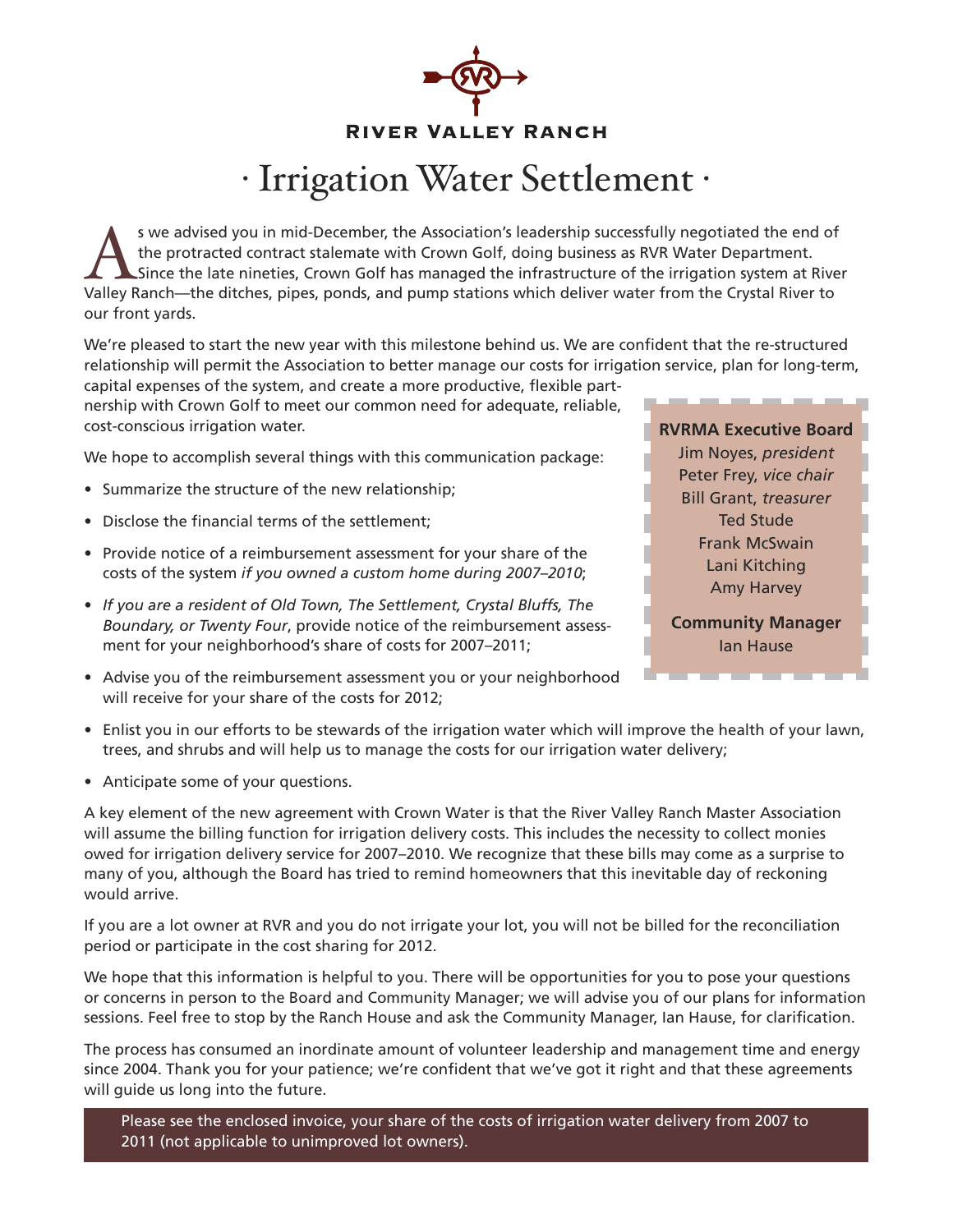# *How did this dispute arise between Crown Golf and the River Valley Ranch MasterAssociation? How was it finally resolved?*

# TIMELINE OF KEY EVENTS

#### **1995**

Town of Carbondale annexes the ranch lands that form RVR; water rights to be conveyed to the Town of Carbondale.

#### **1996**

Water Rights Operating Agreement executed by the Town of Carbondale and RVR's developer. The developer will install the irrigation system for "Golf Land" and "Residential Land." "Charges [for residential land] shall be based upon rates that include the criteria customarily used for calculating charges for the diversion, distribution, and delivery of untreated water for irrigation, provided, however, that in no case shall such rates be greater than 80% if the rates billed by the Town for general municipal water service."

#### **1997**

Water Delivery, Management, and Maintenance Agreement details the relationship between the RVRMA and Crown Golf for the operation and maintenance of the irrigation system.

## **2000**

RVR Water Department—a subsidiary of Crown Golf—starts billing the Master Association and residential customers.

#### **2004**

Executive Board of Master Association asks RVR Water/ Crown Golf for clarification of cost basis for irrigation water bills and documentation; Irrigation Water Committee formed.

#### **2006**

Transition from developer to homeowner control; RVRMA Executive Board presses Crown Golf to provide detailed information to justify irrigation system costs and the basis for billing.

### **2007**

David Fairman, CEO of Crown Golf, visits Carbondale to meet with homeowners and Association representatives; RVR Water bills increase concerns of RVRMA leadership and homeowners; RVRMA makes only token payment.

#### **2008**

RVRMA Board leadership continues to press for resolution of the irrigation water issues; authorizes audit of Crown Golf's stated costs.

#### **2009**

On advice of counsel, RVRMA advises Crown Golf that the 1997 agreement is no longer binding. RVRMA Executive Board designates negotiation team to approach Crown Golf to negotiate "global settlement" to include the interests of the Association, sub-associations, and homeowners.

#### **2010**

RVRMA team continues to press for resolution; Board authorizes a study to determine reasonable and customary charges for an irrigation system such as RVR's.

### **2011**

January Joe Gilmore, CFO of Crown Golf, is authorized to negotiate settlement with RVRMA; travels to Carbondale; negotiates key deal points with RVRMA team.

**February** Negotiation continues; Joe Gilmore visits Carbondale in April and August; deal points August and agreement strategy clarified.

**September** Draft of restated and revised 1997 Agreement prepared by Crown's local attorney; reviewed by RVR's HOA counsel, Hindman-Sanchez for consistency with the governing documents and statute, and local firm, Garfield & Hecht regarding contractual matters.

**October** Draft agreements reviewed by respective negotiating teams.

**November** RVRMA Executive Board reviews agreements; Board adopts agreements at its regularly November 30, 2011 meeting.

**December 7** Agreements executed by the parties.

**December 9** Announcement to RVR Community

**December 14** RVRMA Executive Board approves reimbursement assessments to recoup some of the 2011 costs of the settlement.

#### **A SINCERE THANK YOU**

Over the years, several RVR homeowner/volunteers devoted countless hours and commendable persistence to the goal of improving the relationship with Crown Golf. We have benefitted enormously from their groundwork as we breathe a sigh of relief that this hurdle has been overcome. These dedicated individuals deserve our gratitude and praise.

Roy Davidson · Steve Falwell · Matt Hamilton · Dick Hart · Dick Heinz · Bill Hoover · Dick Kelley · Stan Kleban · Ted Stude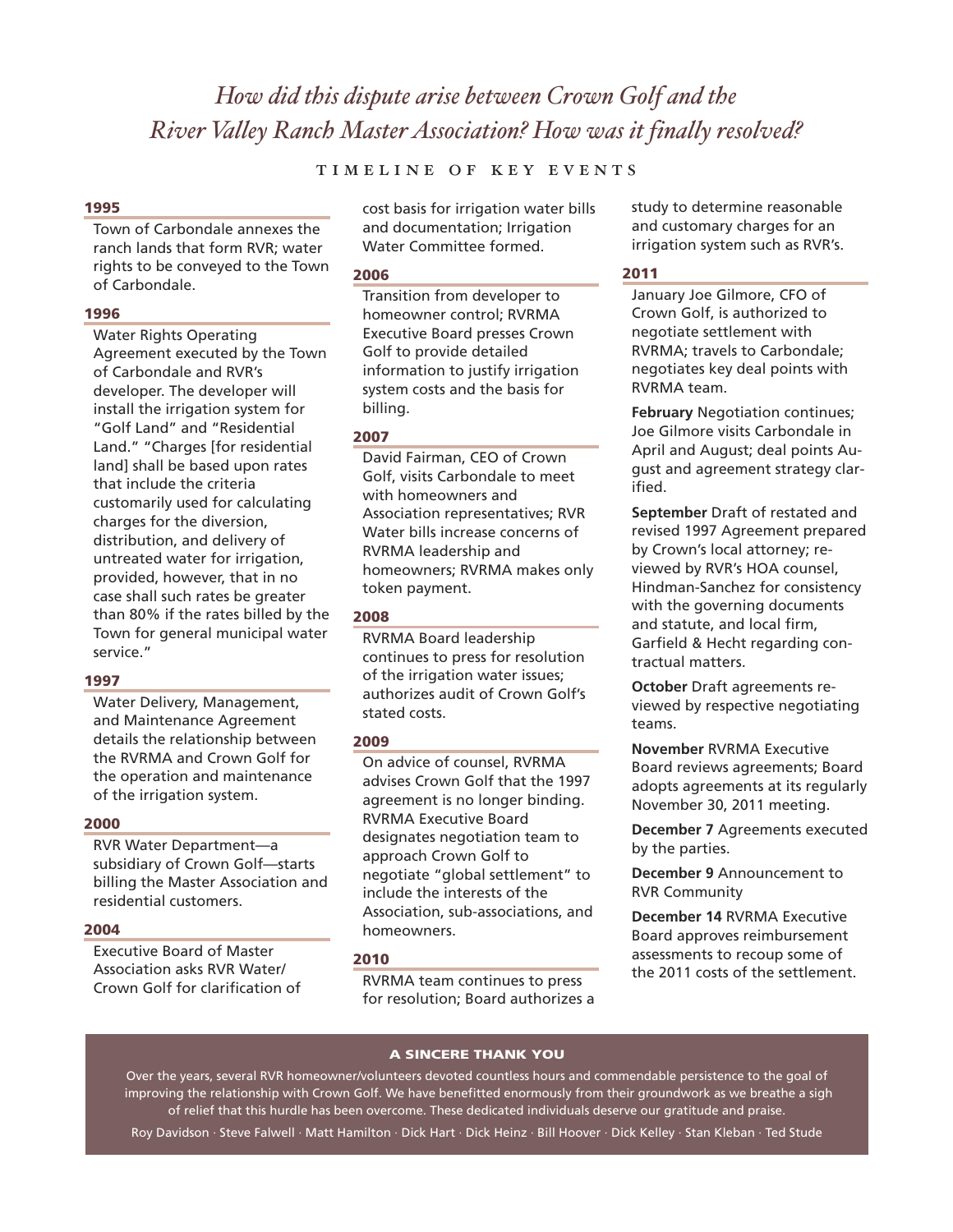## k e y d e a l p o i n t s

- $1$  Crown Golf and the RVRMA will share the costs of maintaining the irrigation system from the head gates on the Crystal River to the valves which direct water either to the Golf Course or to the residential community.
- $\,2\,$  The RVRMA will own and assume direct responsibility for maintenance of the irrigation system from the isolation valves that divert water to the Golf Course or the residential system to each homeowner's front curb.
- $3\,$  The RVRMA will assume responsibility for billing RVR homeowners, sub-associations, and limited common areas. The Association has acquired Crown Golf's account receivables for 2007–2010. These receivables will help to fund the costs for this settlement with Crown Golf.
- $4$  At the beginning of each year, Crown Golf and RVRMA will mutually agree to an annual budget. Certain costs for the Association will be determined by the relative percentage of irrigation water used by the golf course and the residential community. Other costs will be shared according to a negotiated percentage. At the conclusion of the irrigation season, actual costs will be reconciled, and adjustments will be made to the Association's bill. All aspects of the relationship will be transparent. (Irrigation water use is measured each month during the season by representatives of Golf and the RVRMA.
- $5$  Capital projects will be planned long in advance by the two parties, and the costs will be shared according to relative use of water.
- $\bm{6}$  A comprehensive digital map of the irrigation system illustrating the respective responsibilities of the Association and Crown Golf is an exhibit to the Amended and Restated Water Delivery, Management and Maintenance Agreement (2011).
	- While negotiating the revised agreement, a comprehensive summary of respective responsibilities was developed to insure efficiency and accountability.

|  | FINANCIAL SUMMARY OF THE SETTLEMENT |
|--|-------------------------------------|

| PRE-2006 SEASON                                                                                                             | Both parties have released each other from any<br>and all claims for previous irrigation seasons.                                                                   |  |  |
|-----------------------------------------------------------------------------------------------------------------------------|---------------------------------------------------------------------------------------------------------------------------------------------------------------------|--|--|
| <b>2006 SEASON</b>                                                                                                          | Crown Golf agreed to accept partial payments for<br>the 2006 season from the RVRMA, sub-associations,<br>and homeowners as full satisfaction for its 2006<br>costs. |  |  |
| CROWN GOLF'S STATED COSTS, 2007-2010, AT THE<br>BEGINNING OF THE NEGOTIATIONS (JANUARY 2011)                                | \$701,000                                                                                                                                                           |  |  |
| NEGOTIATED TOTAL AMOUNT OF CROWN GOLF<br>COST RECOVERY, 2007-2010, AFTER DISCOUNTS                                          | \$508,077*                                                                                                                                                          |  |  |
| PAYMENTS BY RVRMA, HOMEOWNERS, AND<br>SUB-ASSOCIATIONS, 2007-2010                                                           | \$118,983                                                                                                                                                           |  |  |
| NET AMOUNT OF COST RECOVERY                                                                                                 | \$389,094                                                                                                                                                           |  |  |
| <b>CREDIT TO RVRMA FOR CAPITAL RESERVE ACCOUNT</b><br>COLLECTED BY CROWN GOLF, 2000-2005,<br>TO FUND FUTURE CAPITAL REPAIRS | \$135,924                                                                                                                                                           |  |  |
| RVRMA PAYMENT TO CROWN WATER/SETTLEMENT AMOUNT                                                                              | \$253,170                                                                                                                                                           |  |  |
| *2007\$112,853<br>2008\$128,134                                                                                             | 2009\$133,519<br>2010\$133,570                                                                                                                                      |  |  |
|                                                                                                                             |                                                                                                                                                                     |  |  |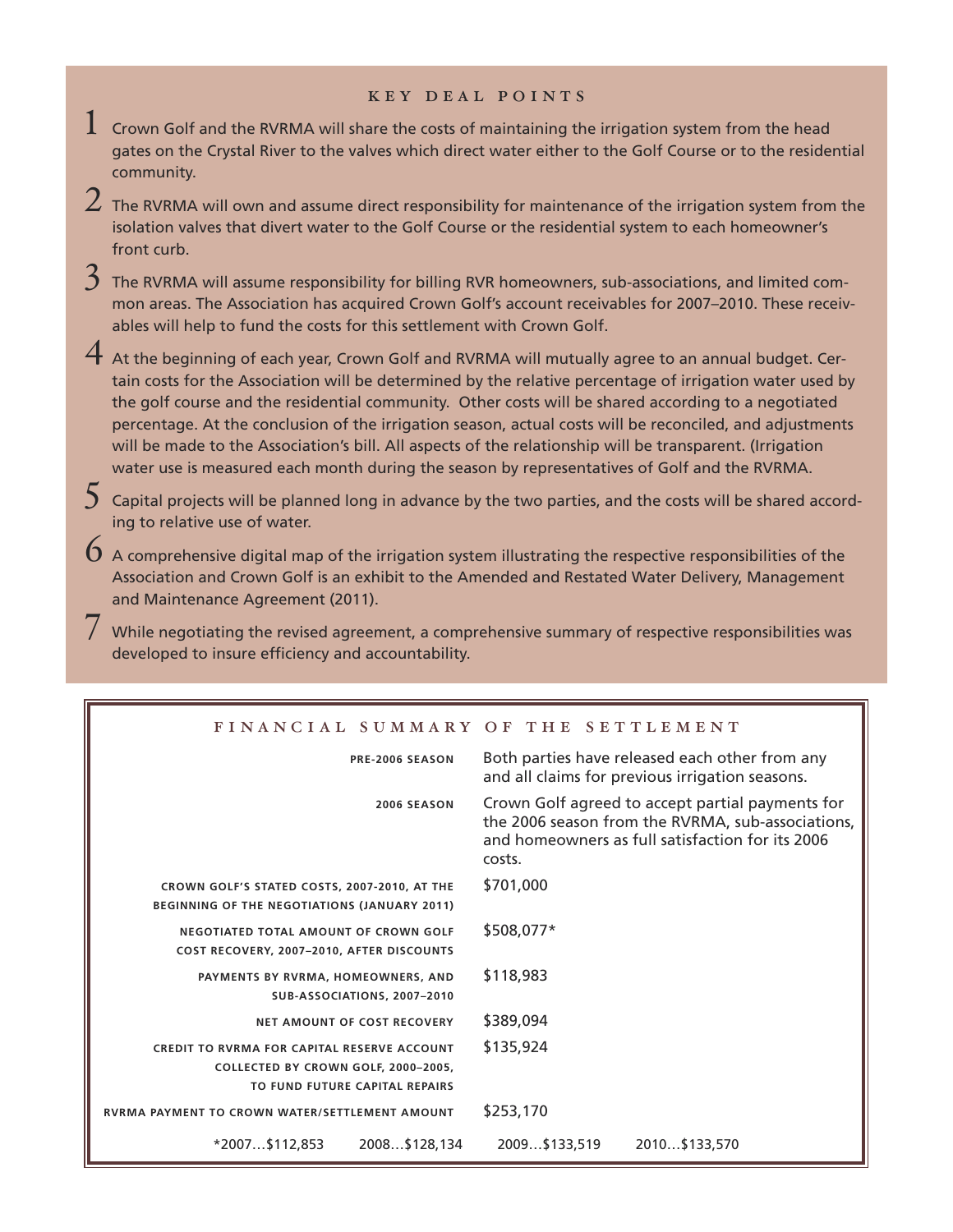# *Why does it cost so much to irrigate with free water from the Crystal River?*



**THE HEAD GATE AT THE CRYSTAL RIVER** A mile up river, irrigation water leaves the Crystal and travels to RVR through the Bowles & Holland ditch. Each day during the season, a "ditch rider" inspects this weir and insures that the water flows unimpeded. The ditch rider also inspects for beaver activity and other environmental conditions which may negatively impact ditch operations. This weir also measures how much water RVR is drawing from the Crystal River.



**BOWLES AND HOLLAND DITCH NEAR SHADOWWOOD LANE AFTER RECENT MAINTENANCE** Over 11,000 lineal feet of open ditch meander through RVR. Five ditches make up this network. Each ditch requires annual maintenance to maintain its flow.



**WEST SIDE POND** Our seven settlement/intake ponds occupy 5.4 acres and are attractive amenities for homeowners, golfers, and wildlife alike. Equally important, they are storing the water which our irrigation system delivers to your homes, the Golf Course, and master common areas.

**CULVERT WITH GRATE** 8,000 lineal feet of our five ditches travel underground through culverts. Each culvert requires maintenance to insure that the irrigation water flows freely. The grates don't clean themselves after storms and mowing!



# MORE DATA...

**Controllers**: 91 | **Piping under Pressure:** 739,200 feet, or 140 miles **Electrical Line Controlling the Timing of the Irrigation:** Over 2,000,000 feet, or 379 miles! If this system were built today on raw land, it would cost \$2.5 million for the infrastructure to bring water from the river to the system and an additional \$4.2 millIon for residential irrigation distribution.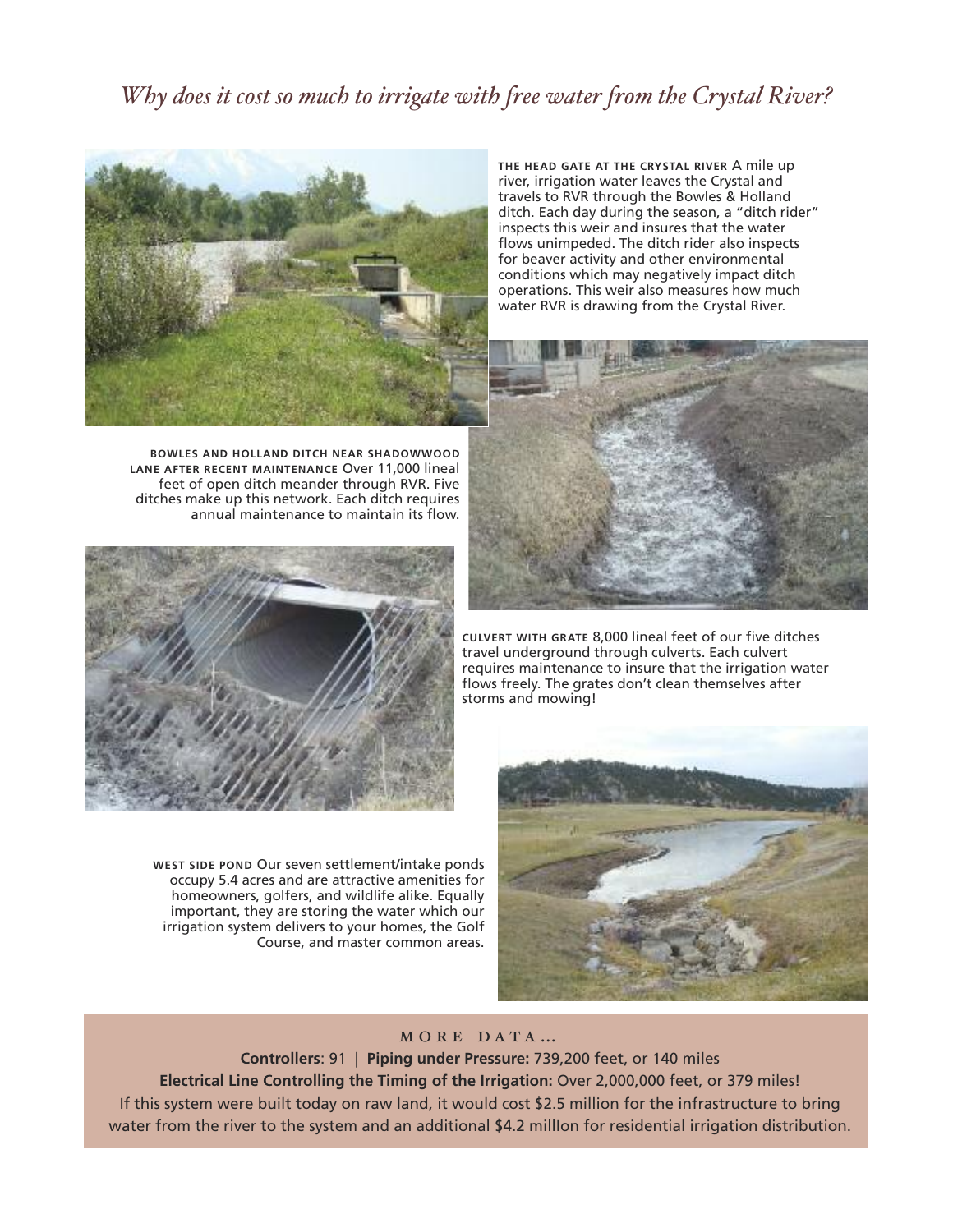**EAST SIDE PUMP STATION** It's not pretty, but this "bunker" houses the two powerful pumps which push water for the east side of the development, including a portion of the Golf Course, Triangle Park, and key assets of the residential community.





**WEST SIDE PUMP STATION** This pump house powers the irrigation system for the west side of the community—most of the Golf Course, all custom homes, Orchard Park, more common area and right of way planting strips. Another "booster" pump helps irrigation water travel up to the mesa at the southern end of the community.

**ELECTRICAL PANEL, EAST SIDE** Annual bills for electricity for the irrigation system total over \$60,000! It takes a lot of electricity to power the pumps which deliver water to the irrigated areas of approximately 520 acres.





**CLA-VALVES** Twenty-nine vaults house the Cla-Valves to the residential community. No, they are not made from clay, but, these valves perform a critical job. We measure our water use with their meters. They open and close remotely to allocate irrigation water to the Golf Course and the residential community on a fixed schedule (8 am to 8 pm for the residential community). With irrigation water heavy with turbidity, they require intensive cleaning and preventive maintenance before each irrigation season.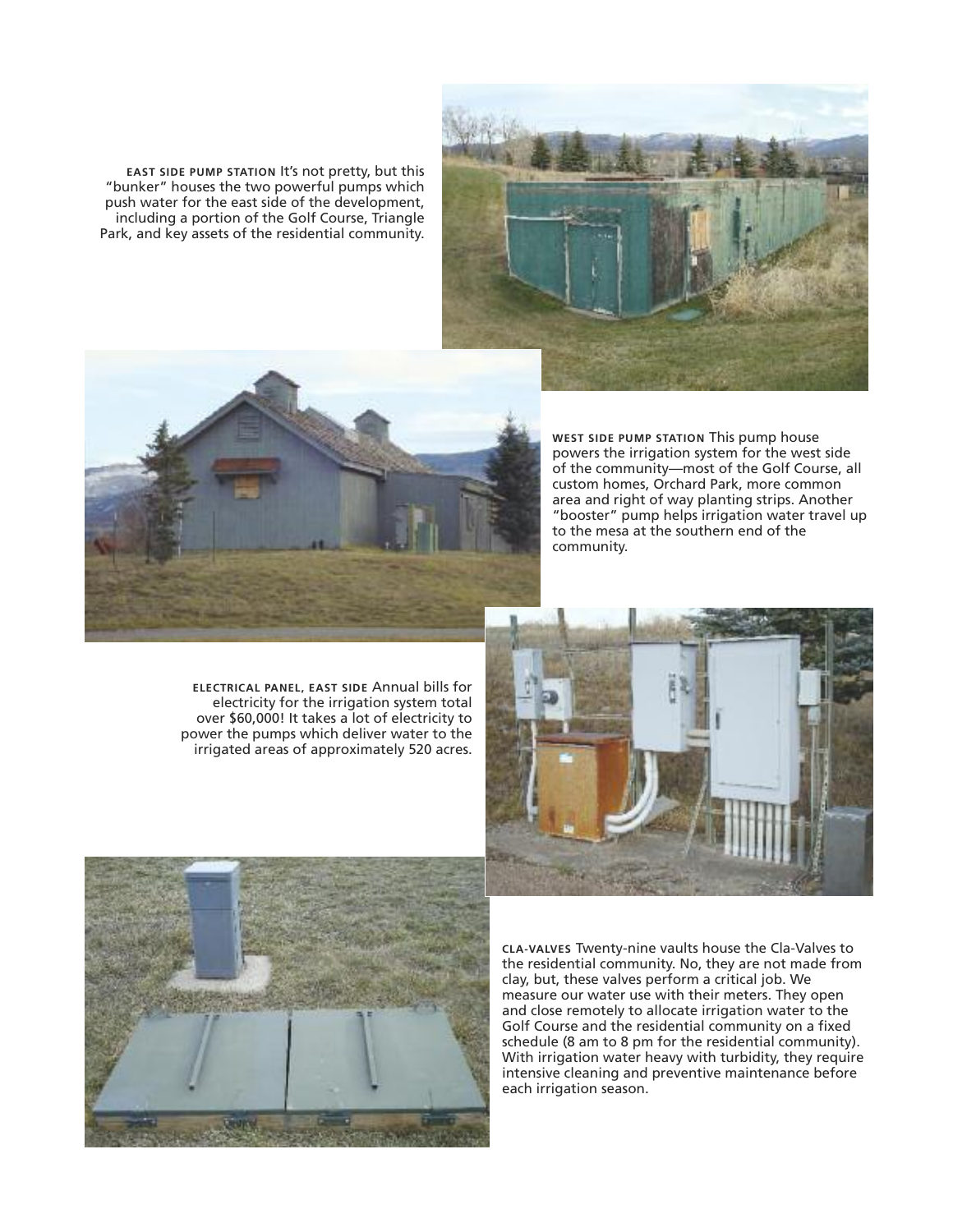# **How will we pay for this settlement?Will my dues go up?**

The Master Association prudently reserved funds for its share of this obligation in an escrow account to which all homeowners contributed through homeowner dues since 2006. In addition, the RVRMA will bill homeowners and sub-associations for their share of the costs for 2007–2010. These escrow funds plus the receivables will fund this transaction.

If you live in Old Town, The Settlement, The Boundary, Crystal Bluffs, Twenty Four, or Thompson Corners, your associations have reserved, in part or in full, for this expense. *(Please see the enclosed communication from your neighborhood association.)*

# **How was my bill for 2007–2010 calculated?**

After extended negotiations, the Association agreed to reimburse Crown Golf for their costs for the 2007–2010 seasons with a significant discount. Charges for 2007–2010 were recalculated incorporating these discounts, and Crown Golf's receivables were purchased by the RVRMA.

In calculating your bill, we started with Crown Golf's 2011 calculations. We simplified the rate structure using square footage information from the Assessor's Office. Our goal was to make sure that your bill was significantly less than you were charged when you last received a bill from Crown Golf for the 2007–2008 seasons. We also conducted a competitive analysis to assess what homeowners in other communities might pay for irrigation service.

*Very Important:* **If you made payments in 2007–2009 for service during 2007–2008, you will receive a credit for these payments. They will be deducted from your charge for 2007–10.**

Please be assured that we carefully considered your charges and those of your neighbors; fairness was a primary consideration.

#### **Will I receive a bill for 2011?**

Good news! The Master Association Executive Board has decided that it has adequate resources from the escrow fund and the receivables to absorb all of the costs for 2011 for RVR residents (estimated \$126,000).

# **When will I get a bill for 2012? How much will it be?**

Individuals and neighborhood associations will receive a bill for a reimbursement assessment on May 1, 2012, for their annual fee for irrigation water delivery. The Association will assume forty percent of the total cost of the 2012 budget estimated to be \$120,000.

After careful review of the competitive analysis and after consideration of the nature of the costs for irrigation delivery, the Board has decided to impose a flat fee for irrigation delivery for all owners of custom homes. Neither the size of the lot nor the amount of water delivered during a season affect the costs for the irrigation delivery infrastructure. The fee for Custom Homes for 2012 will be \$290.

Residents of neighborhood associations will pay for their irrigation delivery through their sub-association dues—paid in addition to RVRMA homeowner dues. For 2012 irrigation water delivery, Settlement homeowners will pay \$180; Old Town, \$90; Twenty Four, \$80; The Boundary, \$65; and Crystal Bluffs, \$65.

# **Why aren't RVR homes metered so that we could simply be charged for the irrigation water we use?**

In the early years of RVR, the developer installed meters on many homes. The proper functioning of the meters was hampered, however, by our raw irrigation water filled with turbidity. A metered system would require extensive filtration which was judged too costly to install and maintain. In addition, our system is pressurized in excess of 80 psi (pounds per square

inch). The required seasonal blow-out of the system damaged those meters. At a certain point, the developer disabled existing meters, and no additional meters were installed.

# **The Association's operating budget includes a line item for "Irrigation Repair and Maintenance" along with the costs of "Irrigation Delivery." What's the difference?**

The Master Association irrigates almost forty acres of common area, parks, rights of way, and the Ranch House grounds. During the irrigation season, controllers time the schedule and duration of irrigation service within a twelve hour window from 8 am to 8 pm. Thirty-eight thousand irrigation heads water our trees, bluegrass, planting beds, and natural areas. Irrigation Repair and Maintenance captures the costs of maintaining the irrigation delivery devices in good repair, insuring the attractive and healthy appearance of our landscape assets.

"Irrigation Delivery" captures the cost of maintaining the infrastructure of the irrigation system. Most of these costs are shared with Crown Golf. Other costs, such as maintaining the Cla-Valves that service the residential community, are the exclusive, financial responsibility of the RVRMA. Specifically, this line item covers the Master Association's share of these costs, forty percent of the total. Repairs to main lines in the residential community are also included.

# **How will the Association reserve for future capital expenses of the irrigation system?**

The Master Association Reserve Budget planning has always included the future needs of the irrigation system. All homeowners make a contribution to reserves as part of their annual homeowner dues.

With a closer and more productive relationship with Crown Golf and the aging of the system, homeowners **continued next page**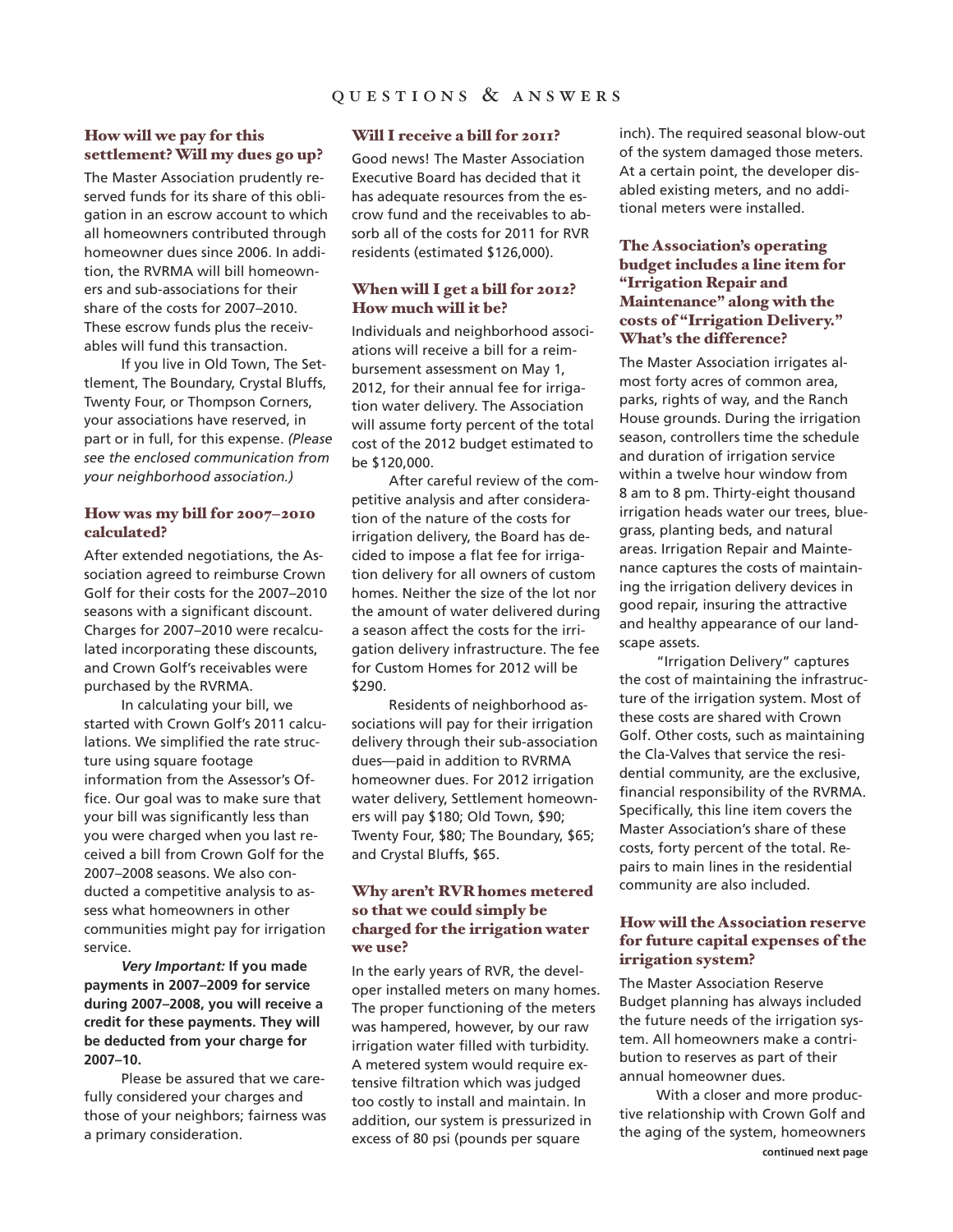# *IrrigationWater Delivery*

# 2 O I I PRELIMINARY BUDGET

| <b>RVRMA'S SHARE OF JOINT COSTS</b>                                                                                                     | <b>AMOUNT</b> | <b>BASIS</b>                                                                                       |
|-----------------------------------------------------------------------------------------------------------------------------------------|---------------|----------------------------------------------------------------------------------------------------|
| Payroll & Benefits                                                                                                                      | \$8,255       | Percentage of salary and benefits of<br>dedicated personnel.                                       |
| <b>Property Taxes</b>                                                                                                                   | \$6,149       | 10% of annual property taxes.                                                                      |
| Legal & Consulting                                                                                                                      | \$6,861       | Directly billed expenses; 2011 includes<br>some of the cost for the new contracts.                 |
| Travel                                                                                                                                  | \$3,461       | Directly billed expenses; 2011 required<br>more travel because of contract<br>negotiation.         |
| <b>Electricity</b>                                                                                                                      | \$26,963      | To be based upon proportional use of<br>metered water.                                             |
| <b>Contract Maintenance &amp; Operation Cost Allocations</b>                                                                            | \$51,807      | Maintenance contract costs for pumps,<br>ponds, ditches, headgates, controllers,<br>computer, etc. |
| <b>Sub-Total</b>                                                                                                                        |               |                                                                                                    |
| (subject to annual reconciliation)                                                                                                      | \$103,496     |                                                                                                    |
| <b>RVRMA COSTS FOR THE RESIDENTIAL SYSTEM</b><br>Cla-Valve maintenance, main line repairs, etc.<br>by Lone Wolf Irrigation for services | \$22,500      | Costs directly billed                                                                              |
| <b>PROJECTED TOTAL FOR 2011</b>                                                                                                         | \$125,996     |                                                                                                    |

# $Q U E S T I O N S \& A N S W E R S$  (continued)

can expect that capital planning will receive a higher priority. Pending projects include improvements to the pumps, ditches, and the intake pond on the east side of the community. These projects will be carefully planned and phased over time when possible.

# **How much does it cost other homeowners in the region to irrigate?**

Here's what we learned from our competitive analysis:

If you owned a 3900-squarefoot home in Aspen Glen situated on an 18,000-square-foot lot and irrigated with water from the Roaring Fork Water and Sanitation District, it would cost you \$1,200 per season.

If you owned a 1800-squarefoot town home in Aspen Glen, your annual fee would be \$300.

# **But I pay a bill for each month to the Town of Carbondale for water.Would it be less expensive if I used Town water to irrigate?**

Your bill for water [and sewer service] is for your potable drinking water. RVR's agreements with the Town explicitly require our irrigation systems to use raw water from the river.

We looked at this question as part of our competitive analysis. The Town uses a tiered rate structure: the more you use, the higher your rate. We estimated that a typical custom home would pay \$1,100 per year for irrigation water in addition to the monthly charges for drinking water and sewer service. This is accurate.

# **What's a "reimbursement assessment"?**

The Executive Board may levy a reimbursement assessment for any purpose which it deems necessary and appropriate (Article 10.10 of the Master Declaration of Protective Covenants). In this case, the Executive Board has voted to levy a reimbursement assessment to retire the obligation to Crown Golf for the costs of delivering irrigation water during the 2007-2010 seasons.

Each year, prior to the launch of the irrigation season, the two parties will estimate the costs for the year. Individual homeowners and sub-associations will be charged a reimbursement assessment for their share of that year's costs based on that estimate.

## **Why can't we irrigate our yards at night?**

The 1997 operating agreement stipulated that the Golf Course would irrigate overnight, and the hours for the residential community are 8 am to 8 pm. It might be preferable to irrigate at night, but the golfers might protest if the fairways and greens were irrigated during golfing hours! Also, the pumps which power the system are fully utilized irrigating the property even with a 24-hour schedule. As we go forward, we expect that RVR and Golf will more closely coordinate the watering schedules. We hope that there might be more flexibility in the future.